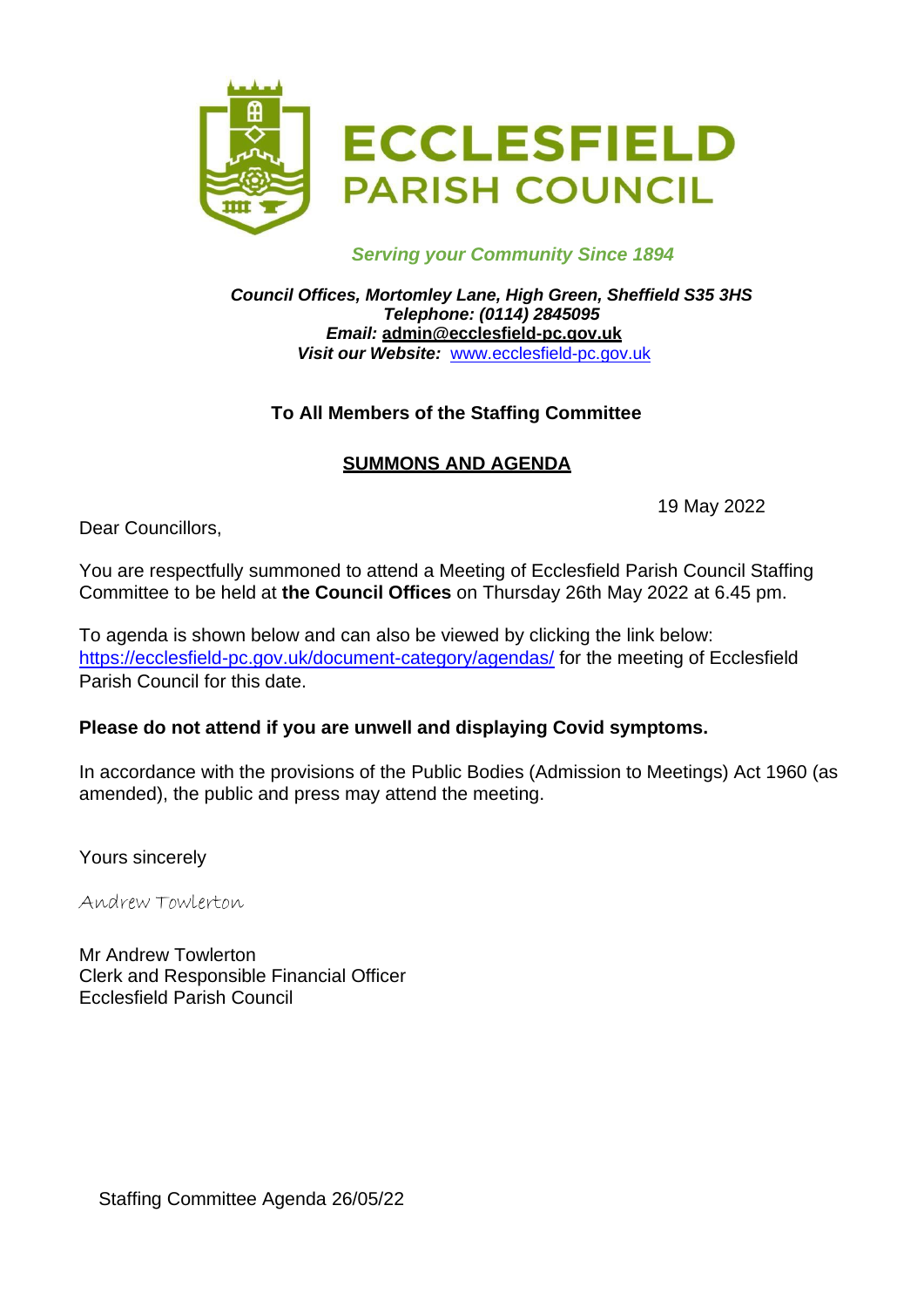# **Committee Membership**

#### **Councillor Carol Levery (Chairman), Councillor Victoria Bowden ,Councillor Dr John Bowden, Councillor John Housley (Ex Officio), Councillor Thomas Sturgess**

\*Substitute members may be appointed in accordance with Standing Order 4v.

#### **Chairman's announcement**

Prior to the commencement of the meeting, the Chairman will outline the procedure for this remote meeting to ensure that the meeting is effective, safe and lawful including:

- Councillors must observe the Council's Code of Conduct during the meeting.
- Voting procedure.
- Public session and exclusion of the press and public procedures.
- Anyone wishing to record is asked to let the Chairman of the meeting know prior to the start of the meeting.
- All Councillors present are required to state their name prior to the commencement of the meeting.

# **AGENDA**

### **2022/1 (SC). Apologies and Reasons for Absence**

To note apologies.

To recommend for approval reasons for absence.

### **2022/2 (SC). Declarations of Interest**

To consider any requests for dispensation.

To note any declarations of interests not already declared under the Members Code of Conduct or Members Register of Disclosable Pecuniary Interests.

### **2022/3 (SC). Exclusion of Press and Public**

To consider the exclusion of the Press and Public in accordance with Public Bodies Admission to Meetings Act 1960 Section 1 (2) due to the confidential nature of the business to be transacted.

#### **2022/4 (SC). Public Participation Session**

To receive questions from members of the public under the direction of the Chairman and in accordance with the Council's Standing Orders (Standing Order 3 states that the public participation session will be for no more than 15 minutes and a member of the public shall not speak for more than 3 minutes).